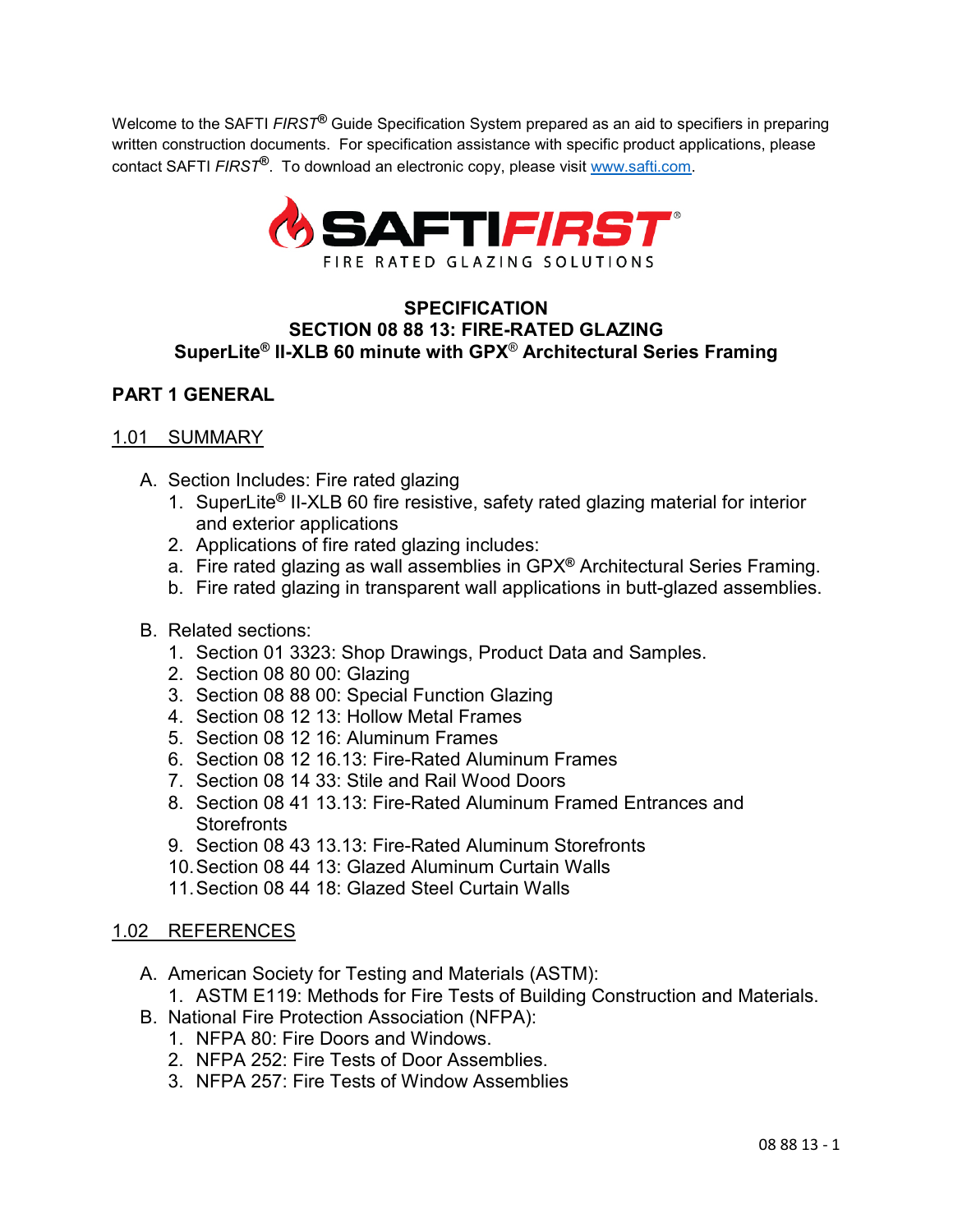- C. Underwriters Laboratories, Inc. (UL):
	- 1. UL 263: Fire Tests of Building Construction and Materials.
- D. Standard Council of Canada:
	- 1. ULC Standard CAN4-S101: Fire Tests of Building Construction and Materials.
- E. Consumer Product Safety Commission (CPSC): 1. CPSC 16 CFR 1201: Safety Standard for Architectural Glazing Materials.
- F. American National Standards Institute (ANSI):
	- 1. ANSI Z97.1: Safety Glazing Materials Used in Buildings Safety Performance Specifications and Methods of Test.
- G. Glass Association of North America (GANA)
	- 1. GANA Glazing Manual.
	- 2. FGMA Sealant Manual.
- H. [American Recovery and Reinvestment Act 1. Section 1605, Title XVI Buy American Provision]
- I. [Insert building code used by Authority Having Jurisdiction]

### 1.03 SYSTEM DESCRIPTION

- A. Performance Requirements: Provide a fire rated glazing manufactured, fabricated and installed to maintain performance criteria stated by manufacturer without defects, damage, or failure.
	- 1. Fire Rating: 60 minutes with hose stream.
	- 2. Fire resistive, safety rated glazing tested in accordance with ASTM E119, ANSI/UL 263.
	- 3. Testing Laboratory: Fire test shall be conducted by a nationally recognized independent testing laboratory.
- B. Listings and Labels:
	- 1. Fire rated glazing shall be under current follow-up services by a nationally recognized independent testing laboratory approved by OSHA and maintain a current listing or certification. Assemblies shall be labeled in accordance with limits of listings.

# 1.04 SUBMITTALS

- A. Submit listed submittals in accordance with Conditions of the Contract and Division 1 Submittal Procedure Section.
	- 1. Shop Drawings: Submit shop drawings showing layouts, profiles and product components.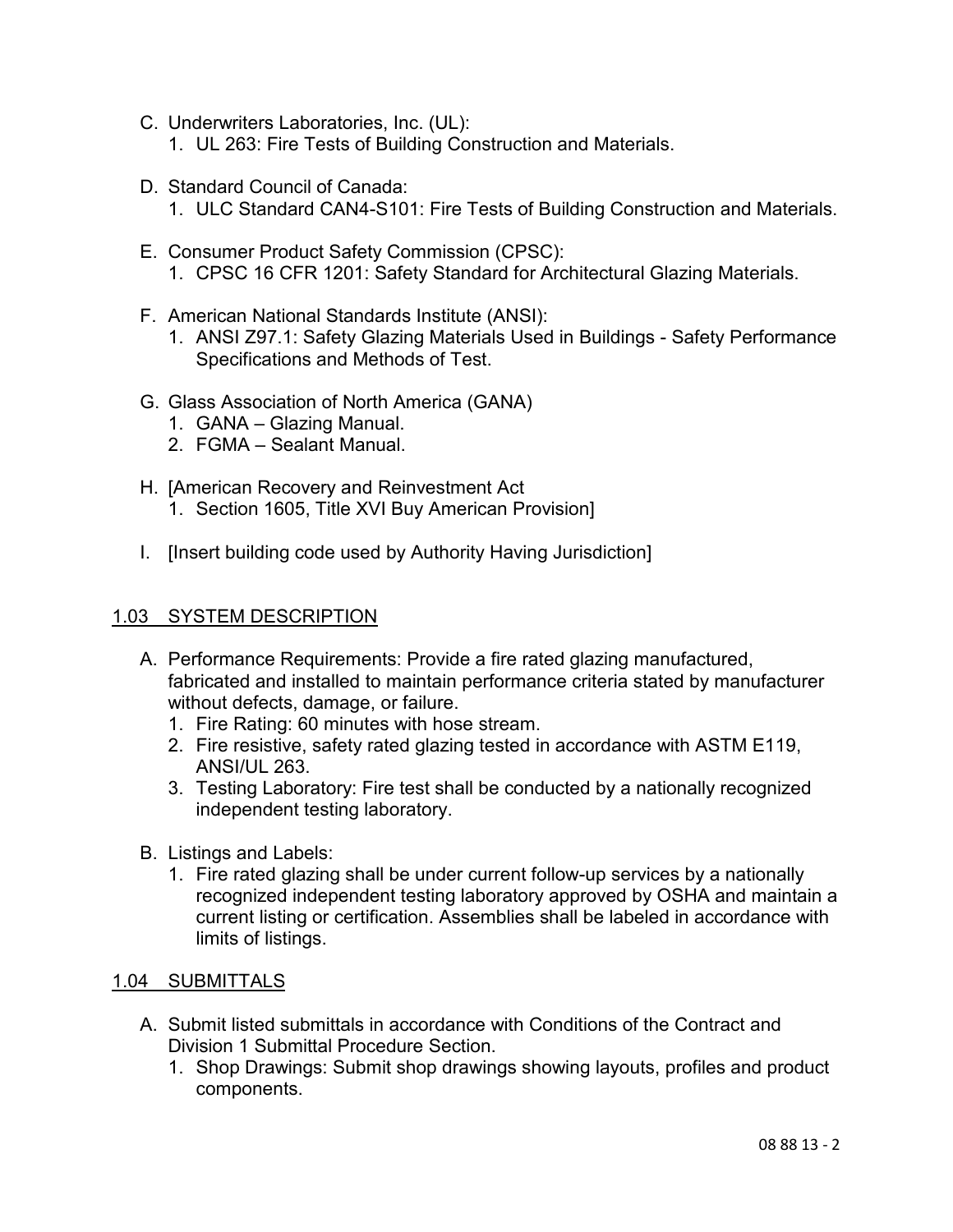- 2. Samples: Submit 12x12 glass samples.
- 3. Technical Information: Submit latest edition of manufacturer's product data.

# 1.05 DELIVERY, STORAGE AND HANDLING

- A. General: Comply with Division 1 Product Requirements Sections.
- B. Ordering: Comply with manufacturer's ordering instructions and lead-time requirements to avoid construction delays.
- C. Delivery: Deliver materials to specified destinations in manufacturer or distributor's packaging.
- D. Storage and Protection: Store off ground, under cover, protected from weather and construction activities and at temperature conditions recommended by manufacturer.

# 1.06 PROJECT CONDITIONS

A. Field Measurements: Verify actual measurements for openings by field measurements before fabrication. Show recorded measurements on shop drawings. Coordinate field measurements and fabrication schedule with construction progress to avoid construction delays.

#### 1.07 WARRANTY

**PART 2 PRODUCTS**

- A. Project Warranty: Refer to Conditions of the Contract for project warranty provisions.
- B. Manufacturer's Warranty: Submit, for Owner's acceptance, manufacturer's standard warranty document. Manufacturer's warranty is not intended to limit other rights that the Owner may have under the Contract Documents. 1. Warranty Period: 5-year limited warranty from date of shipping.
- 

# 2.01 FIRE RATED GLAZING ASSEMBLY

- A. Material: SuperLite**®** II-XLB 60 minute fire resistive glazing with hose stream with GPX**®** Architectural Series Framing.
- B. Manufacturer: SuperLite**®** II-XLB 60 and GPX**®** Architectural Series Framing as manufactured and distributed by SAFTI *FIRST***®**.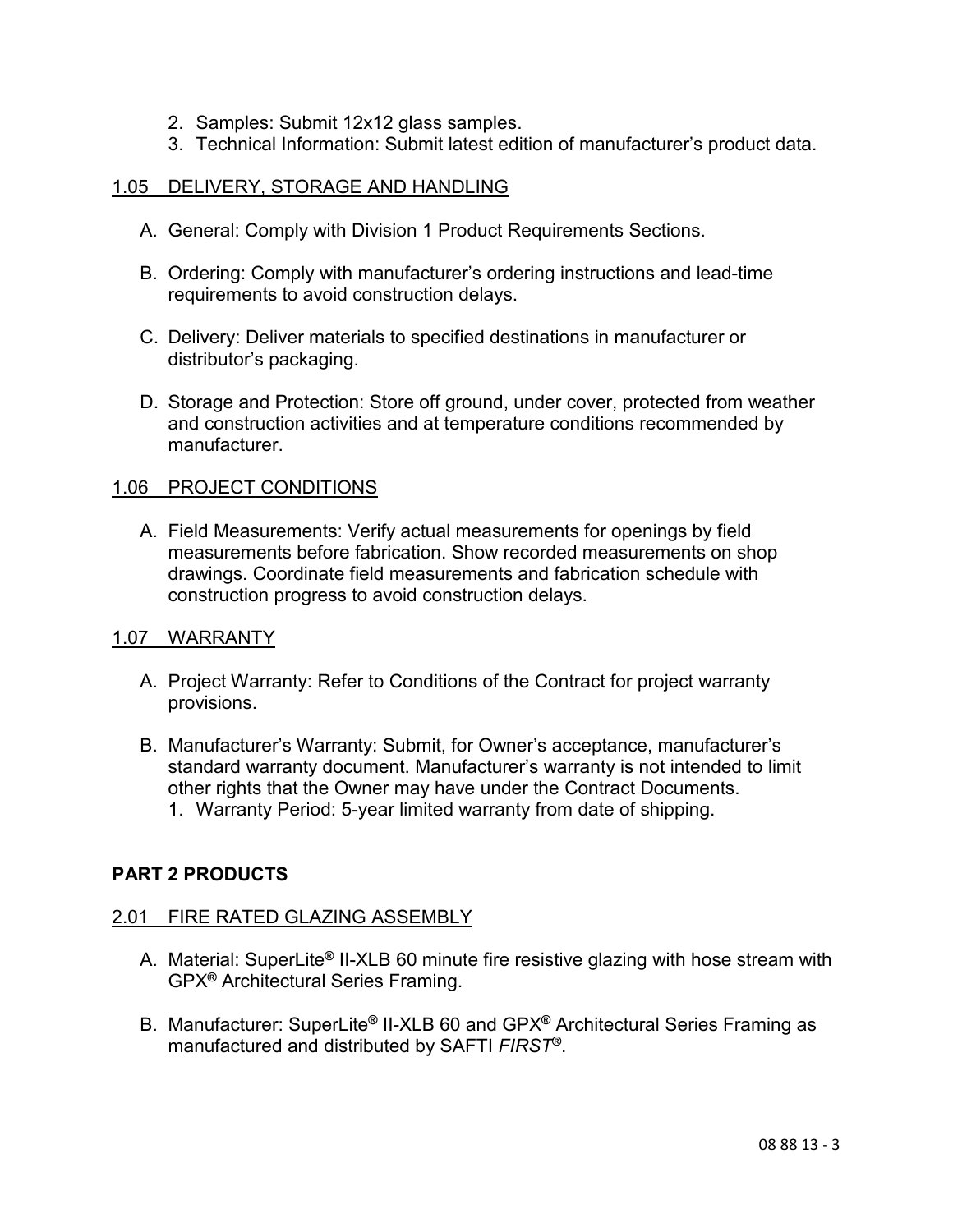- 1. Contact: 100 N Hill Drive, Suite 12, Brisbane, CA 94005; Telephone 888.653.3333; Fax 888.653.4444; email info@safti.com; Web site www.safti.com.
- 2. Fire rated glass and framing must be provided by a single-source, US manufacturer. Distributors of fire rated glass and framing are not to be considered as manufacturers.
- C. Design Requirements:
	- 1. Glass Make-up: Comprised of multiple lites of [clear tempered] [Starphire**®** Ultra-Clear Low-Iron Tempered Glass by Vitro] with clear, fire resistive, intumescent interlayers in between.
	- 2. Glass Thickness: 1-7/8"
	- 3. Glass Weight: approx. 17.65 lbs./sq. ft.
	- 4. Frame Profile: 2-1/2"
	- 5. Frame Finishes: High performance fluoropolymer finishes by PPG, clear anodized, bronze anodized, black anodized, Decoral®, any species of wood veneer, ornamental metal, and more.
	- 6. Dimensions: Must meet max. clear view area of 10,000 sq. in. not to exceed 125 in clear view height or width. Butt-glazed option available.
	- 7. Appearance: Must be tint-free, optically clear fire rated glazing.
	- 8. Visible Light Transmission: Must meet [0.750 with clear tempered] [0.861 with Starphire®]
	- 9. Fire Rating: Must be fire rated to 120 minutes with hose stream and meet ASTM E-119, ANSI/UL263, ULC CAN4-S101.
	- 10.Impact Safety Resistance: CPSC 16 CFR 1201 Cat. I & II.
	- 11.Customization: Decorative and other custom make-ups available. Please contact the manufacturer for more information.
- D. Manufacturer's Fire Rated Glazing Material:
	- 1. Each piece of fire-rated glazing material shall be labeled with a permanent logo including name of product, manufacturer, testing laboratory, fire rating period and safety glazing standards.
	- 2. Glazing materials installed in Hazardous Locations, subject to human impact, shall be certified and permanently labeled as meeting applicable requirements reference in NFPA 80:
		- a. CPSC 16 CFR 1201 Cat. I & II
		- b. ANSI Z97.1 Class A
- E. Substitutions: No substitutions allowed.

# 2.02 MATERIALS

- A. . Glazing Accessories: Manufacturer recommended fire rated glazing accessory as follows:
	- 1. Glazing with EPDM tape or other listed flame resistant gasket material and calcium silicate setting blocks.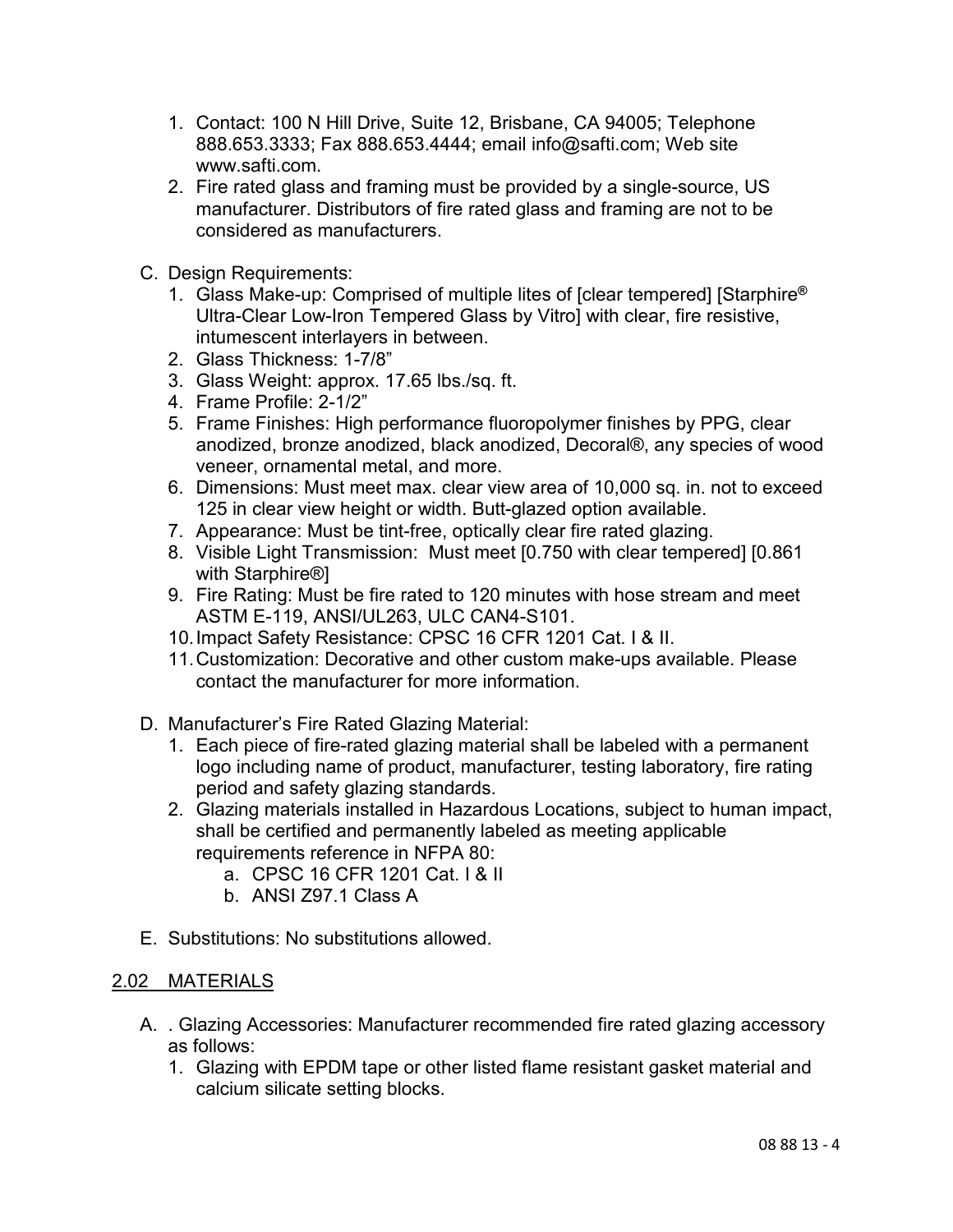# 2.03 RELATED PRODUCTS

Note: Basis of design for fire rated framing system is GPX<sup>®</sup> Framing as manufactured by SAFTI  $FIRST^{\circledR}$ \*\*\*\*\*\*\*\*

- A. Glazing shall be installed in an equally rated framing system.
- B. Pressure glazing is allowed.

# 2.04 SOURCE QUALITY

- A. Obtain fire rated glazing products from a single manufacturer.
- B. Fabrication Dimensions: Fabricate to approved dimensions. The general contractor shall guarantee dimensions where practicable within required tolerances.

# **PART 3 EXECUTION**

# 3.01 MANUFACTURER'S INSTRUCTIONS

A. Compliance: Comply with manufacturer's product data including product technical bulletins and installation instructions.

# 3.02 EXAMINATION

A. Site Verification of Conditions: Verify substrate conditions, have been previously installed under other sections, and are acceptable for product installation in accordance with manufacturer's instructions.

# 3.03 INSTALLATION

A. Installation shall be in strict accordance with the fire glazing material manufacturer's specifications. Field cutting or tampering is strictly prohibited.

# 3.04 CLEANING AND PROTECTION

- A. Protect glass from contact with contaminating substances resulting from construction operations. Remove such substances by method approved by manufacturer.
- B. Wash glass on both faces not more than four days prior to date schedule for inspections intended to establish date of Substantial Completion. Wash glass by method recommended by glass manufacturer.